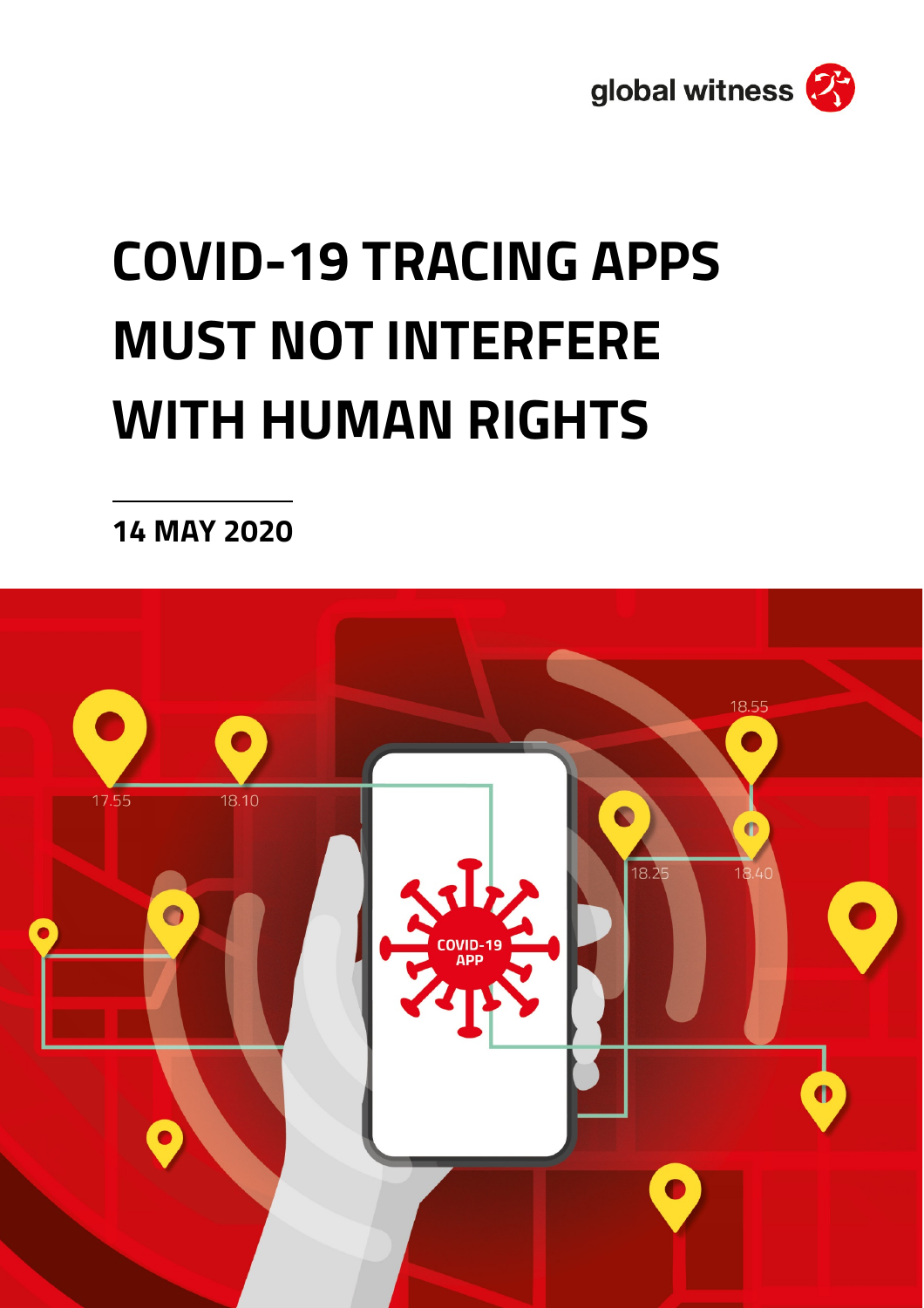

**As governments scramble for ways to track and trace COVID-19 cases, we analyse one app from Guatemala to show how rushed technological fixes could potentially put citizens at risk.**

Speaking over rousing music in a slick promotional video, Yossi Abadi struck a would-be inspirational tone: "It is in times of crisis and difficulty that friendships are measured." Abadi is the CEO of Tenlot Group, the multinational company which operates the Guatemalan lottery. In conjunction with Guatemala's president, Alejandro Giammattei, he was announcing the launch of Alerta Guate, a new app designed to help the Central American country combat coronavirus.

Alerta Guate was developed by an American company and funded by Tenlot. Now, Abadi's company – part of a conglomerate based in London and Tel Aviv – was "donating" the app to the Guatemalan government. Making the rounds of local television stations, Abadi valued the contribution at \$10 million. But new research by Global Witness suggests that Tenlot's donation may not have been as charitable as it seems.

### **THE CORONAVIRUS ARMS RACE**

Governments and citizens around the world are desperate for safe ways to ease the lockdown conditions that COVID-19 has required. Technology firms have developed apps and other software that offer potential solutions through contact tracing, symptom tracking and even quarantine management. But, without proper safeguards in place, some of these apps may pave the way for authoritarian governments to violate civil rights and harm marginalised populations.

This isn't a new phenomenon – before the COVID-19 crisis the world watched these risks play out in th[e mass surveillance app](https://www.nytimes.com/2019/05/22/world/asia/china-surveillance-xinjiang.html) used by police in Xinjiang in China to monitor and control millions of Uighurs and other Muslim groups. But this particular moment in time gives governments a seemingly legitimate reason to collect information that they could then seek to use beyond the current crisis to monitor and repress communities.

Alerta Guate is a new COVID-19 app that illustrates the risks. Launched on 24 March, the app was billed as an emergency alerts service, providing users with critical information from the government. While it fulfils that brief, analysis by Global Witness of the Android version of the app shows that it also sends the user's exact location back to its developer, In-telligent LLC, at regular intervals, even when it's closed.

In-telligent's [privacy policy](https://in-telligent.com/application-privacy-policy-2/) loosely defines how data may be shared with third parties, such as when the company "reasonably believe[s] it is necessary to protect ... [the] safety of In-telligent, our users or others." It also suggests that In-telligent plans to use the data gathered through its apps to facilitate targeted advertising, effectively using the COVID-19 crisis as an opportunity for marketing. Tenlot has already used the app to advertise its scratchcards. Critics suggest that there is a real risk that personal data such as location may be shared with the government.

In response to Global Witness' request for comment, In-telligent's CEO Allan Sutherland said that the company does not share the data from the app with the Guatemalan government or Tenlot and that the information it collects is "proprietary to In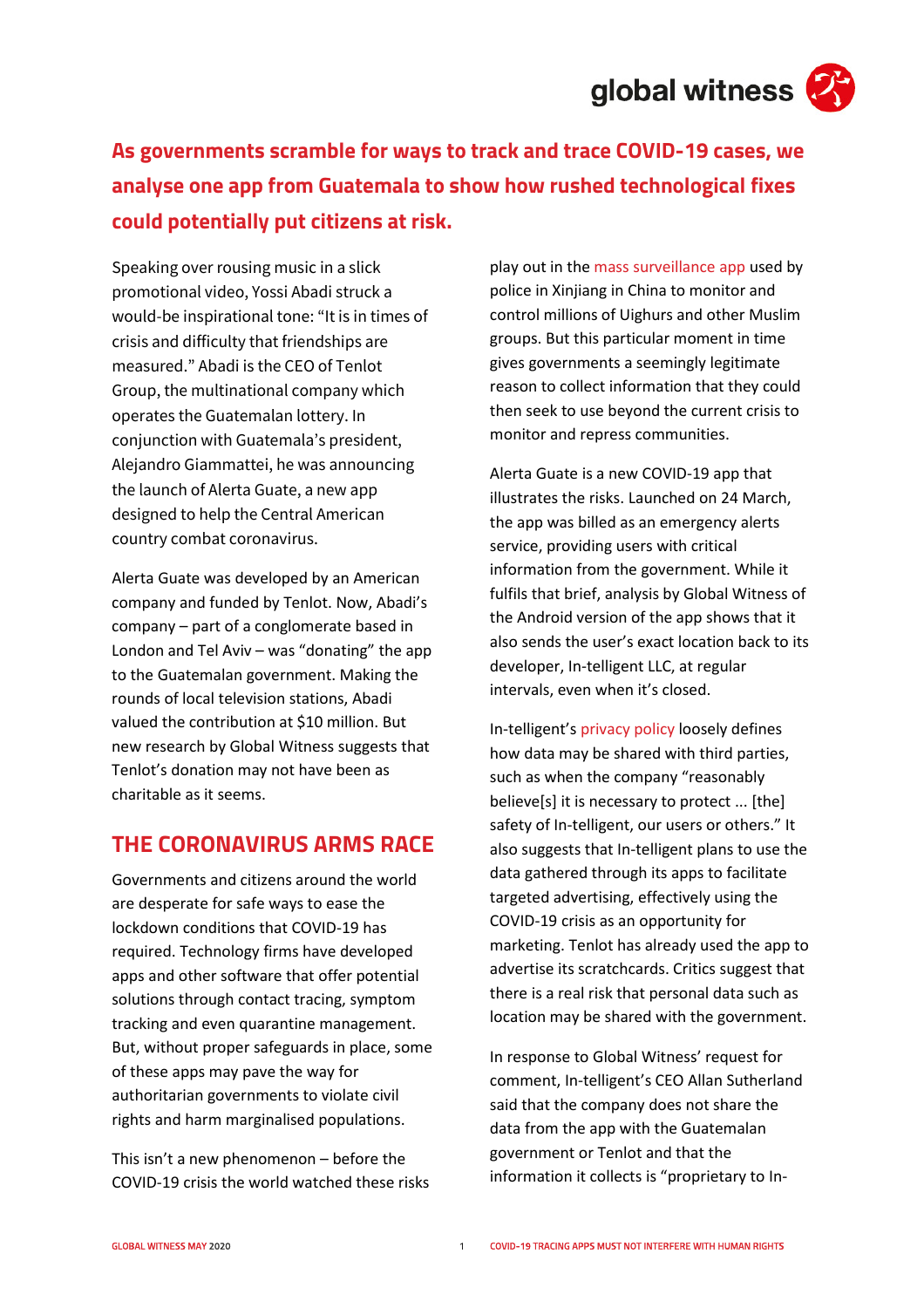telligent and kept ... strictly confidential." Abadi also denies that his company or the Guatemalan government has access to any data collected through the app.

Alerta Guate was removed from both the iOS and the Android app stores in mid-April, apparently after blogger[s in Guatemala](https://tuxtor.shekalug.org/una-auditoria-rapida-al-app-alerta-guate/) and [overseas](https://www.relato.gt/tecnologia/alerta-guate) picked up on some of the app's potential privacy issues, but versions of the app already installed on users' phones likely continue to function. Less than a week after its launch, Guatemalan TV [reported](https://www.tn23.tv/2020/03/29/aplicacion-alerta-guate-cuenta-con-100-mil-descargas-en-menos-de-una-semana/) that Alerta Guate had been downloaded more than 100,000 times.

#### **MISSION CREEP?**

As tech firms scramble to produce software that will help governments to relax lockdown measures, human rights groups and privacy campaigners have flagged the risk of mission creep. Endorsements from President Giammattei suggest that Alerta Guate could have a broader set of applications in future, beyond helping to fight the current pandemic. The president has said explicitly that he hopes the app will evolve to cover "security issues" but hasn't elaborated further.

Tenlot, which funded the app, appears to have a close relationship with Giammattei, who was pictured (above) visiting the company's offices in Israel as president-elect in December last year. The app's permissive privacy policy – which allows its developer to retain personal information for a decade – also raises red flags about what the data it collects could be used for in future. Over the past two months there have been three versions of In-telligent's privacy policy, raising concerns that the policy might change regularly in future. [Responding](https://twitter.com/PDHgt/status/1243539097815339008) to the launch of Alerta Guate, Guatemala's human rights ombudsman urged the government to restrict the app's use to the current crisis period,



**President-elect Giammattei visits Tenlot's offices in Tel Aviv, December 201[9 Yossi Abadi/Facebook](https://www.facebook.com/yossi.abadi.56/posts/10158200620166490)**

describing it as "extremely risky for the health of democracy and civil liberties".

That the app and the personal data it collects could be put to different uses beyond the crisis is of particular concern in Guatemala. In 2018, the *Nuestro Diaro* newspaper [published](https://nomada.gt/pais/la-corrupcion-no-es-normal/espionaje-ilegal-del-gobierno-aqui-esta-la-investigacion-de-nuestro-diario-parte-i/) evidence that suggested that the Guatemalan government under Giammattei's predecessors had waged a large-scale cybersurveillance operation against "businessmen, politicians, journalists, diplomats and social leaders". The campaign was allegedly conducted using technology including [NSO](https://www.globalwitness.org/en/press-releases/global-witness-stands-solidarity-other-human-rights-groups-response-cyber-surveillance-attacks/)  [Group](https://www.globalwitness.org/en/press-releases/global-witness-stands-solidarity-other-human-rights-groups-response-cyber-surveillance-attacks/)'s Pegasus hacking software, its acquisition facilitated by a former arms dealer and veteran of the Israeli special forces.

In a country where levels of government impunity are high and attacks against human rights defenders are on the rise, there is a heightened risk that surveillance infrastructure can be used in ways that violate human rights. According to [Global Witness](https://www.globalwitness.org/en/campaigns/environmental-activists/enemies-state/)  [data from 2018](https://www.globalwitness.org/en/campaigns/environmental-activists/enemies-state/), 16 environmental activists were killed in the country that year, making it one of the most dangerous places on earth for land and environmental defenders.

Giammattei was elected in 2019 and took office in January. He takes a highly militaristic approach to governing and promised to bring back the death penalty throughout his presidential campaign. He was previously charged with extrajudicial killings while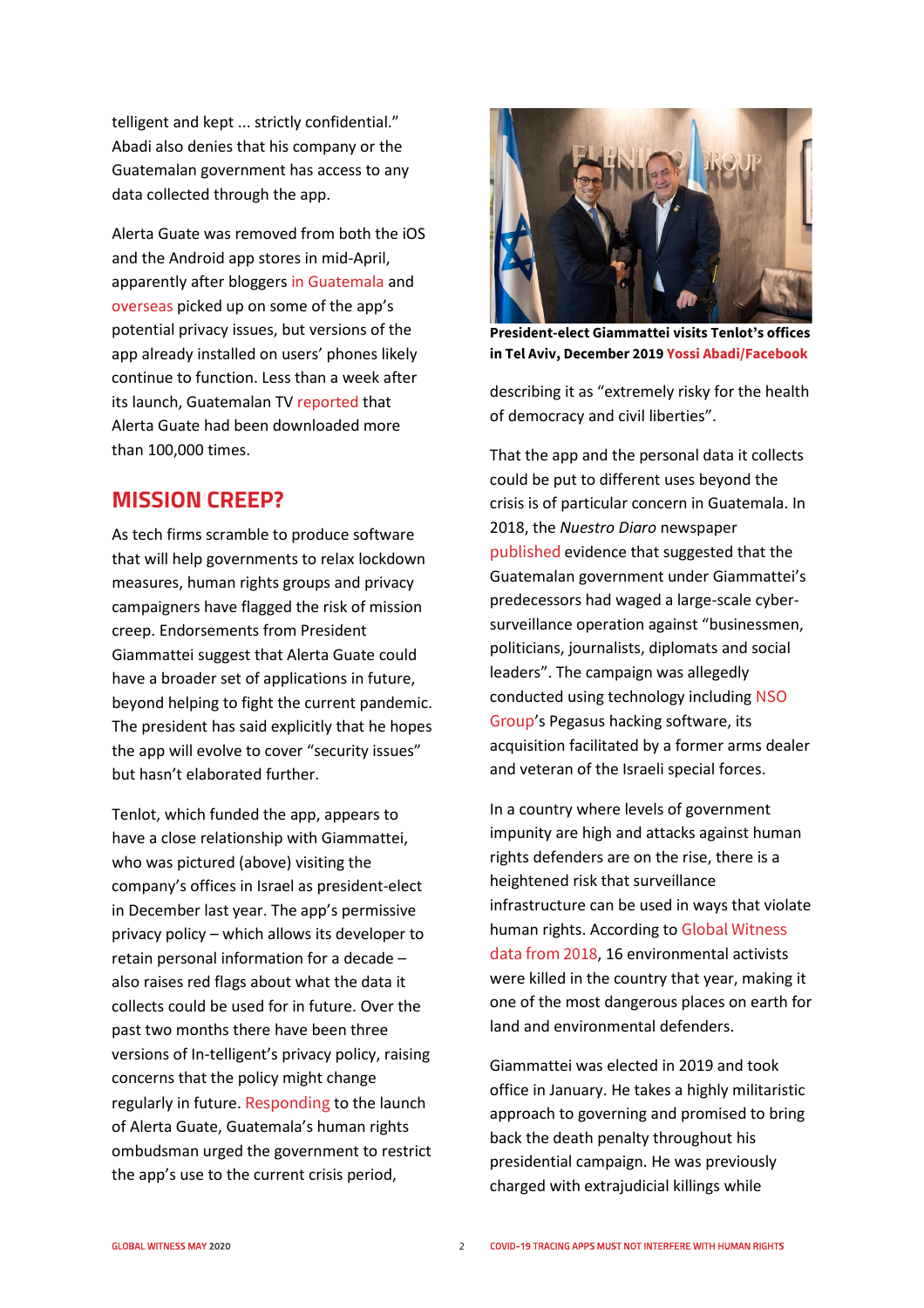running the country's prisons; the charge was later [dropped due to lack of evidence](http://www.ghrc-usa.org/2020/01/no-relief-in-sight-president-alejandro-giamattei-appears-to-be-a-new-face-backed-by-the-same-old-criminal-networks/) but local civil society organisations remain concerned.

## **THE COMPANIES BEHIND ALERTA GUATE**

Alerta Guate was developed by In-telligent LLC, a software firm registered in Chicago. It makes off-the-shelf emergency alert software which has been customised for use in a number of other countries around the world. Responding to questions posed by Global Witness, In-telligent's CEO said that it had started working with Tenlot in March 2019 and intended to produce alert apps for a number of Tenlot's "government customers", of which Alerta Guate is the first. In-telligent also stated that the location data will only be used to target advertising.

Ad banners for Tenlot's scratch cards were clearly visible on the Android version of the app Global Witness analysed, raising questions about Tenlot's motives for bankrolling the project. According to Intelligent's privacy policy, data may be shared with third-party advertisers, raising the possibility that Tenlot may receive information about the app's users. In his response to Global Witness, In-telligent CEO Allan Sutherland strongly denied that any data is shared with them.

Tenlot's connections to two cybersurveillance and defence firms, Cytrox and Inpedio, raise further concerns about its potential access to personal data. Tenlot's sister company, Elenilto Group, is a global investment corporation. They are both owned by the Israeli billionaire Jacob Engel, and Tenlot CEO Yossi Abadi serves on Elenilto's [global management team.](https://www.elenilto.com/category/Global-Management) In 2017 Elenilto took a stake in Cytrox and Inpedio via its Atooro Fund. Cytrox and Inpedio sell cyber-



**Screenshot of Alerta Guate, 29 April 2020**

intelligence services to governments. Elenilto still retains a stake in Inpedio, but has since sold its equity in Cytrox.

The COVID-19 outbreak is a new commercial opportunity for cyber-surveillance companies. A recen[t Reuters report](https://www.reuters.com/article/us-health-coronavirus-spy-specialreport/special-report-cyber-intel-firms-pitch-governments-on-spy-tools-to-trace-coronavirus-idUSKCN22A2G1) highlights the risk that pandemic response technology can serve as a means for such firms to win contracts for more controversial forms of government surveillance. This is illustrated by the example of Intellexa, an alliance of spyware firms which includes Cytrox, and now markets ["pandemic solutions"](https://intellexa.com/pandemic-solutions/) for governments. Intellexa's CEO has expressed the desire to ["upgrade"](https://www.reuters.com/article/us-health-coronavirus-spy-specialreport-idUSKCN22A2G1) governments to his company's espionage and security technology in future. Tenlot's proximity to cyber-intelligence firms raises similar questions about how government connections acquired through the provision of pandemic response technology might be used to sell other forms of surveillance.